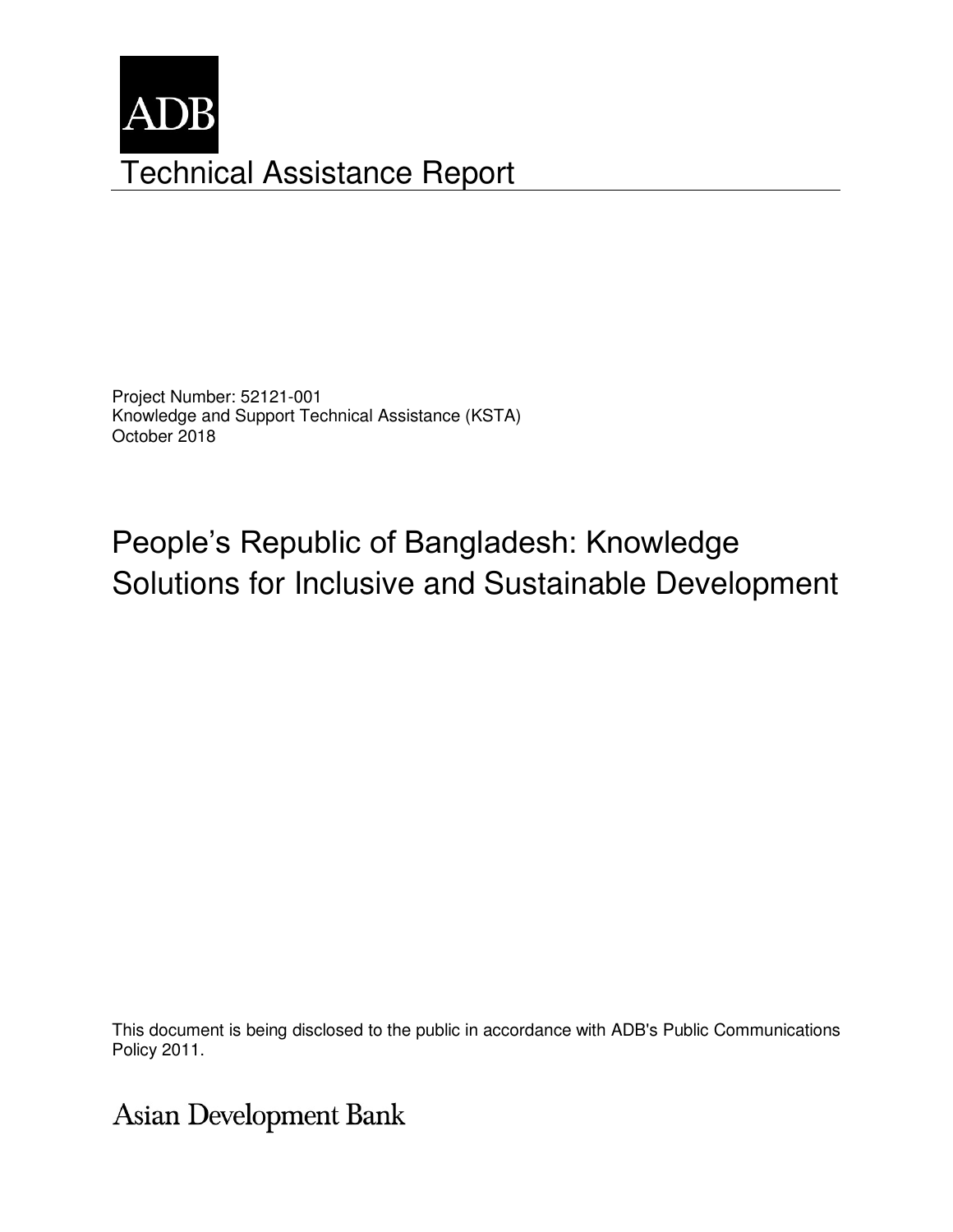### **CURRENCY EQUIVALENTS**

(as of 9 September 2018)

| Currency unit | -   | taka (Tk) |
|---------------|-----|-----------|
| Tk1.00        | $=$ | \$0.0119  |
| \$1.00        | $=$ | Tk83.71   |

#### **ABBREVIATIONS**

| <b>ADB</b>   | Asian Development Bank                      |
|--------------|---------------------------------------------|
| <b>BEC</b>   | Bangladesh Economic Corridor                |
| <b>CDP</b>   | comprehensive development plan              |
| <b>LDC</b>   | least developed country                     |
| <b>SASEC</b> | South Asia Subregional Economic Cooperation |
| <b>SWBEC</b> | Southwest Bangladesh Economic Corridor      |
| TA           | technical assistance                        |

#### **NOTES**

- (i) The fiscal year (FY) of the Government of Bangladesh ends on 30 June. "FY" before a calendar year denotes the year in which the fiscal year ends, e.g., FY2018 ends on 30 June 2018.
- (ii) In this report, "\$" refers to United States dollars.

| <b>Vice-President</b><br><b>Director General</b> | Wencai Zhang, Operations 1<br>Hun Kim, South Asia Department (SARD)                                                                                                                                                                                                                                              |  |
|--------------------------------------------------|------------------------------------------------------------------------------------------------------------------------------------------------------------------------------------------------------------------------------------------------------------------------------------------------------------------|--|
| <b>Country Director</b>                          | Manmohan Parkash, Bangladesh Resident Mission, SARD                                                                                                                                                                                                                                                              |  |
| <b>Team leader</b><br><b>Team members</b>        | Soon Chan Hong, Senior Economist, SARD<br>Faiza Ahad, Programs Analyst, SARD<br>Mahmuda Begum, Senior Finance and Administration Assistance,<br><b>SARD</b><br>Barun Kumar Dey, Economic Officer, SARD<br>Md. Golam Mortaza, Senior Economic Officer, SARD<br>Jyotsana Varma, Principal Country Specialist, SARD |  |

In preparing any country program or strategy, financing any project, or by making any designation of or reference to a particular territory or geographic area in this document, the Asian Development Bank does not intend to make any judgments as to the legal or other status of any territory or area.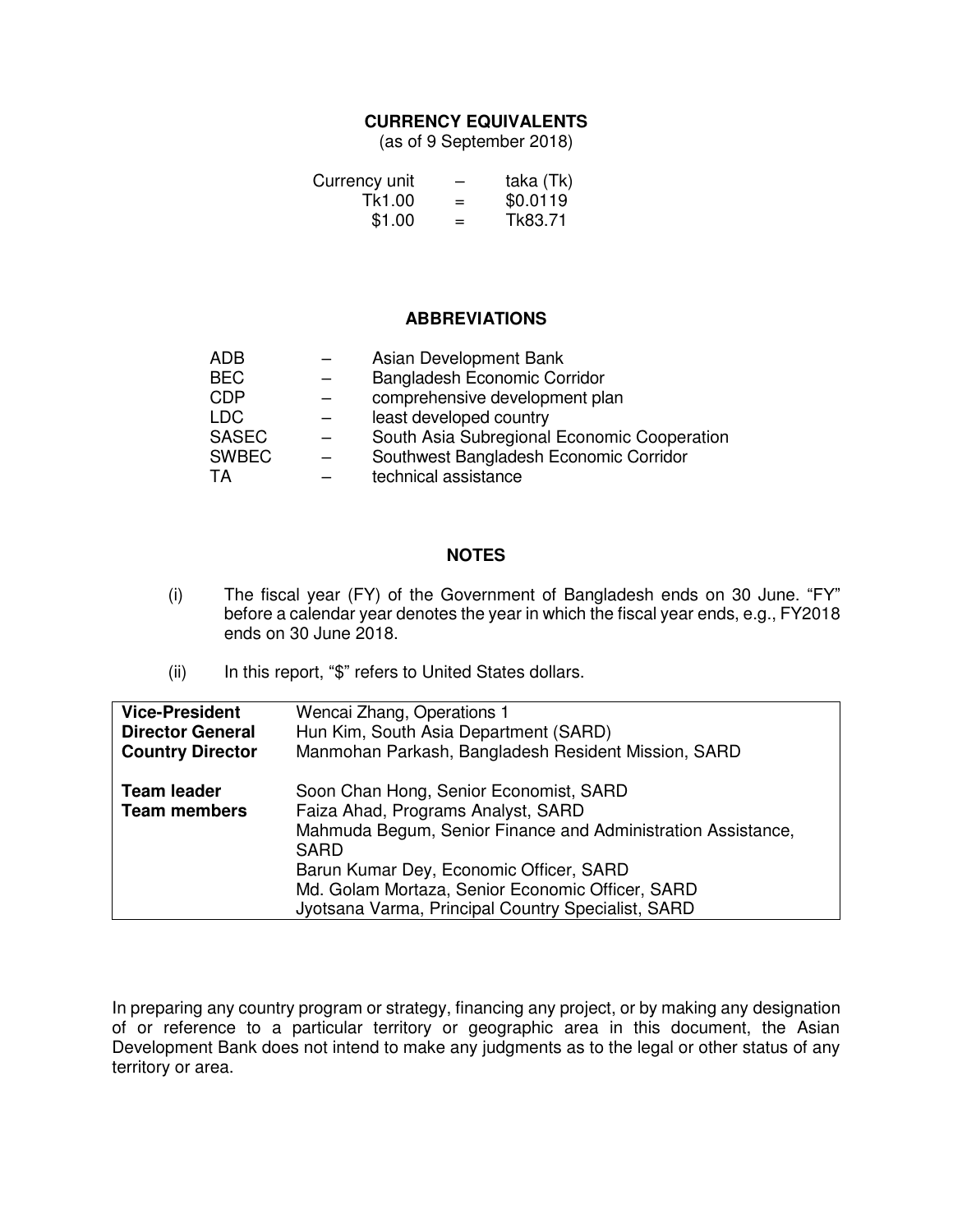# **CONTENTS**

|                   |                                   |                                                        | Page |
|-------------------|-----------------------------------|--------------------------------------------------------|------|
|                   |                                   | KNOWLEDGE AND SUPPORT TECHNICAL ASSISTANCE AT A GLANCE |      |
| L.                |                                   | <b>INTRODUCTION</b>                                    |      |
| Ш.                | <b>ISSUES</b>                     |                                                        |      |
| III.              |                                   | THE TECHNICAL ASSISTANCE                               | 3    |
|                   | А.                                | Impact and Outcome                                     | 3    |
|                   | В.                                | Outputs, Methods, and Activities                       | 3    |
|                   | C.                                | Cost and Financing                                     | 4    |
|                   | D.                                | <b>Implementation Arrangements</b>                     | 4    |
| IV.               |                                   | THE PRESIDENT'S DECISION                               | 5    |
| <b>APPENDIXES</b> |                                   |                                                        |      |
| 1.                | Design and Monitoring Framework   |                                                        | 6    |
| 2.                | Cost Estimates and Financing Plan |                                                        | 8    |
| 3.                | <b>List of Linked Documents</b>   |                                                        |      |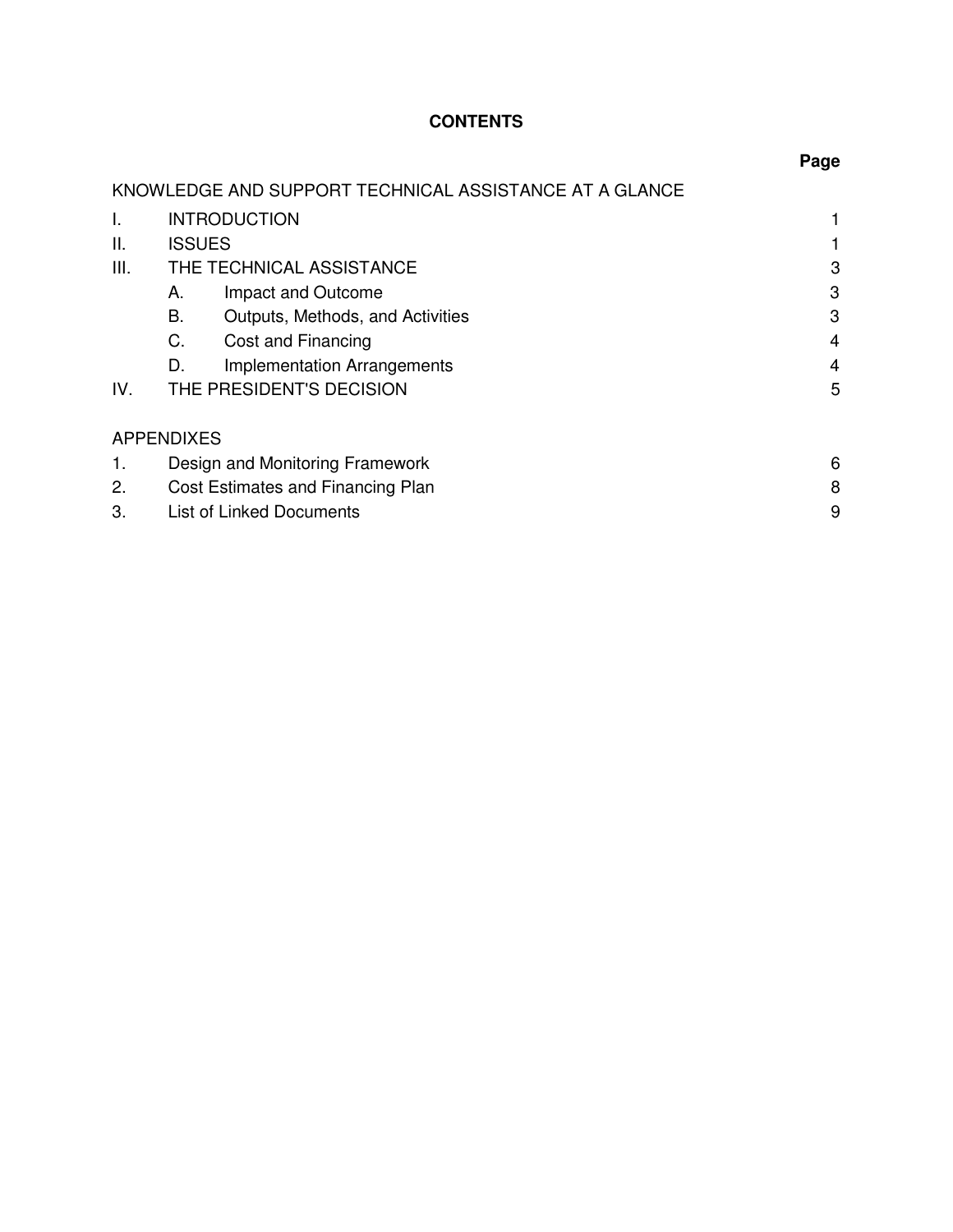## **KNOWLEDGE AND SUPPORT TECHNICAL ASSISTANCE AT A GLANCE**

| 1.                                                               | <b>Basic Data</b>                                                 |                                                                  |                         |                                        | Project Number: 52121-001         |      |
|------------------------------------------------------------------|-------------------------------------------------------------------|------------------------------------------------------------------|-------------------------|----------------------------------------|-----------------------------------|------|
|                                                                  | <b>Project Name</b>                                               | Knowledge Solutions for Inclusive and                            |                         | <b>Department/Division</b>             | SARD/BRM                          |      |
|                                                                  |                                                                   | Sustainable Development                                          |                         |                                        |                                   |      |
|                                                                  | <b>Nature of Activity</b>                                         | Capacity Development, Policy Advice,<br>Research and Development | <b>Executing Agency</b> |                                        | Economic Relations Division       |      |
|                                                                  | <b>Modality</b>                                                   | Regular                                                          |                         |                                        |                                   |      |
|                                                                  | Country                                                           | Bangladesh                                                       |                         |                                        |                                   |      |
| 2.                                                               | <b>Sector</b>                                                     | Subsector(s)                                                     |                         |                                        | <b>ADB Financing (\$ million)</b> |      |
| ✔                                                                | Industry and trade                                                | Industry and trade sector development                            |                         |                                        |                                   | 0.30 |
|                                                                  | Energy                                                            | Energy sector development and institutional reform               |                         |                                        |                                   | 0.20 |
|                                                                  | Public sector                                                     | Public administration                                            |                         |                                        |                                   | 0.10 |
|                                                                  | management                                                        |                                                                  |                         |                                        |                                   |      |
|                                                                  | Transport                                                         | Transport policies and institutional development                 |                         |                                        |                                   | 0.20 |
|                                                                  | Water and other urban                                             | Urban policy, institutional and capacity development             |                         |                                        |                                   | 0.20 |
|                                                                  | infrastructure and                                                |                                                                  |                         |                                        |                                   |      |
|                                                                  | services                                                          |                                                                  |                         |                                        |                                   |      |
|                                                                  |                                                                   |                                                                  |                         |                                        | <b>Total</b>                      | 1.00 |
| 3.                                                               | <b>Strategic Agenda</b>                                           | <b>Subcomponents</b>                                             |                         | <b>Climate Change Information</b>      |                                   |      |
|                                                                  | Inclusive economic                                                | Pillar 1: Economic opportunities,                                |                         | Climate Change impact on the Project   |                                   | Low  |
|                                                                  | growth (IEG)                                                      | including jobs, created and expanded                             |                         |                                        |                                   |      |
|                                                                  | Regional integration                                              | Pillar 2: Trade and investment                                   |                         |                                        |                                   |      |
|                                                                  | (RCI)                                                             |                                                                  |                         |                                        |                                   |      |
| 4.                                                               | <b>Drivers of Change</b>                                          | <b>Components</b>                                                |                         | <b>Gender Equity and Mainstreaming</b> |                                   |      |
|                                                                  | Governance and                                                    | Client relations, network, and                                   |                         | Some gender elements (SGE)             |                                   | ∕    |
|                                                                  | capacity development                                              | partnership development to                                       |                         |                                        |                                   |      |
|                                                                  | (GCD)                                                             | partnership driver of change                                     |                         |                                        |                                   |      |
|                                                                  | Knowledge solutions                                               | Application and use of new knowledge                             |                         |                                        |                                   |      |
|                                                                  | (KNS)                                                             | solutions in key operational areas                               |                         |                                        |                                   |      |
|                                                                  |                                                                   | Knowledge sharing activities                                     |                         |                                        |                                   |      |
|                                                                  | Partnerships (PAR)                                                | Official cofinancing                                             |                         |                                        |                                   |      |
|                                                                  | Private sector                                                    | South-South partner<br>Public sector goods and services          |                         |                                        |                                   |      |
|                                                                  | development (PSD)                                                 | essential for private sector                                     |                         |                                        |                                   |      |
|                                                                  |                                                                   | development                                                      |                         |                                        |                                   |      |
|                                                                  |                                                                   |                                                                  |                         |                                        |                                   |      |
| 5.                                                               | <b>Poverty and SDG Targeting</b><br>Geographic Targeting          | No                                                               | <b>Location Impact</b>  |                                        |                                   |      |
|                                                                  | <b>Household Targeting</b>                                        | No                                                               | Nation-wide             |                                        |                                   | High |
|                                                                  | <b>SDG Targeting</b>                                              | Yes                                                              |                         |                                        |                                   |      |
|                                                                  | SDG Goals                                                         | SDG8, SDG9, SDG10                                                |                         |                                        |                                   |      |
| 6.                                                               | <b>Risk Categorization</b>                                        | Low                                                              |                         |                                        |                                   |      |
| 7.                                                               | <b>Safeguard Categorization</b>                                   | Safeguard Policy Statement does not apply                        |                         |                                        |                                   |      |
| 8.                                                               | <b>Financing</b>                                                  |                                                                  |                         |                                        |                                   |      |
|                                                                  | <b>Modality and Sources</b><br>Amount (\$ million)                |                                                                  |                         |                                        |                                   |      |
| <b>ADB</b>                                                       |                                                                   |                                                                  | 1.00                    |                                        |                                   |      |
| Knowledge and Support technical assistance: Technical Assistance |                                                                   | 1.00                                                             |                         |                                        |                                   |      |
| <b>Special Fund</b>                                              |                                                                   |                                                                  |                         |                                        |                                   |      |
|                                                                  | Cofinancing                                                       |                                                                  |                         |                                        |                                   | 1.00 |
|                                                                  | People's Republic of China Poverty Reduction and Regional         |                                                                  |                         |                                        | 0.50                              |      |
|                                                                  | Cooperation Fund (Full ADB Administration)                        |                                                                  |                         |                                        |                                   |      |
|                                                                  | Republic of Korea e-Asia and Knowledge Partnership Fund (Full ADB |                                                                  | 0.50                    |                                        |                                   |      |
| Administration)<br><b>Counterpart</b>                            |                                                                   | 0.00                                                             |                         |                                        |                                   |      |
| None                                                             |                                                                   |                                                                  | 0.00                    |                                        |                                   |      |
| Total                                                            |                                                                   |                                                                  |                         | 2.00                                   |                                   |      |
|                                                                  |                                                                   |                                                                  |                         |                                        |                                   |      |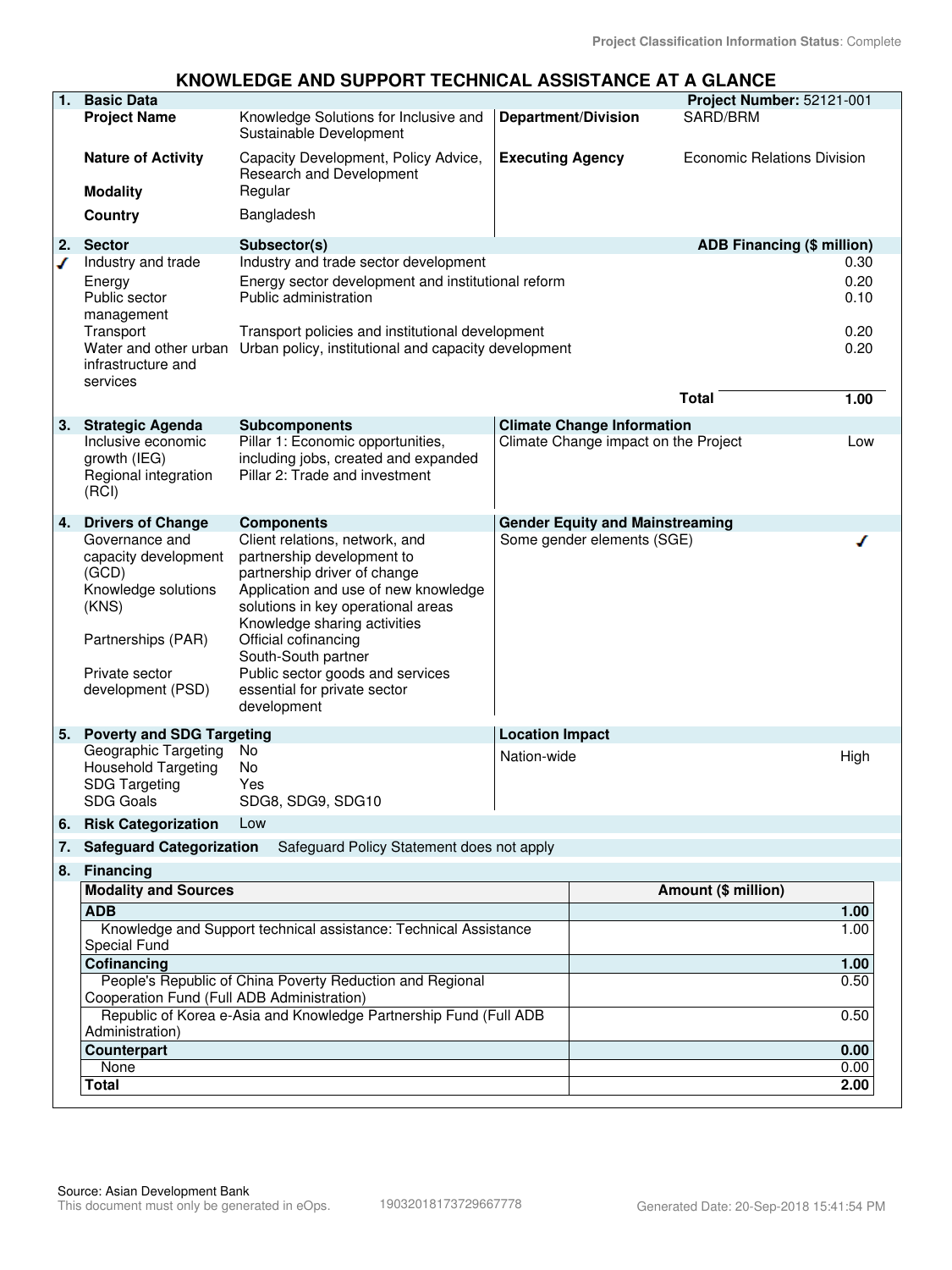## **I. INTRODUCTION**

1. The knowledge and support technical assistance (TA) is closely aligned to the recently approved Strategy 2030 and will help the Asian Development Bank (ADB) respond best to highly relevant knowledge needs for Bangladesh's inclusive and sustainable development.<sup>1</sup> The TA will create innovative and operation-relevant knowledge solutions. Knowledge products will be developed on strategic issues for Bangladesh's economic transformation and core sectors relevant to ADB's operations in the country. The policy development and advisory work under the TA will include the preparation of the background documents and inputs for overall policymaking, development plans, sector development, and potential project development.

2. The TA is included in ADB's current country operations business plan, and consistent with ADB's country partnership strategy for Bangladesh, 2016–2020.<sup>2</sup> The country partnership strategy prioritizes the knowledge support for economic and sector analysis to support more rapid structural transformation of the Bangladesh economy, including in-depth analysis of economic corridor development.<sup>3</sup>

## **II. ISSUES**

3. Bangladesh has achieved impressive economic and social development over the past decade. From 2009 to 2018, the average gross domestic product growth rate was 6.5%, and Bangladesh achieved a record high gross domestic product growth rate of 7.9% in fiscal year 2018. The country is now keen to consolidate these gains and accelerate its economic momentum by attaining an annual growth rate of 8.0% by fiscal year 2020. Ultimately, Bangladesh aspires to make growth more inclusive and reduce poverty by creating jobs and fostering regionally balanced development.

4. However, the country still faces a number of medium- to longer-term challenges, including preference erosion and higher cost of finance and debt servicing liability arising from its possible graduation from least developed country (LDC) status in the near future.<sup>4</sup> To attain its vision to become a developed country by 2041, Bangladesh needs to overcome middle-income challenges, such as low productivity, narrow economic base, and growing inequality, and seize new opportunities from the changing economic landscape, such as the advent of Industry 4.0—the trend of automation and data exchange in manufacturing technologies.

5. Recognizing these challenges, the Government of Bangladesh has committed to modernizing the country's agriculture, strengthening industrialization, improving human capital, and accelerating regionally balanced development. Bangladesh aims to sustain the growth momentum, and accelerate the growth for its longer-term goal to become a developed country. Innovative knowledge solutions remain one crucial key element to achieve the goal. Extensive policy research and analytical advice will help policy makers understand the development challenges and conditions unique to Bangladesh.

 $\overline{a}$ 1 ADB. 2018. *Strategy 2030: Achieving a Prosperous, Inclusive, Resilient, and Sustainable Asia and the Pacific*. Manila.

<sup>2</sup> ADB. 2016. *Country Partnership Strategy: Bangladesh, 2016–2020.* Manila.

 $^3$  The TA first appeared in the business opportunities section of ADB's website on 18 April 2018.

<sup>4</sup> On 15 March 2018, the United Nations Committee for Development Policy officially declared that Bangladesh has attained the first eligibility for graduation from LDC and handed over a letter to that effect to Bangladesh. To graduate from the LDC category, Bangladesh has to cross at least two of these three thresholds: (i) gross national income per capita to be \$1,242 or above, (ii) human assets index to score 66 or above, and (iii) economic vulnerability index to score 32 or below during two consecutive triennial reviews until 2024.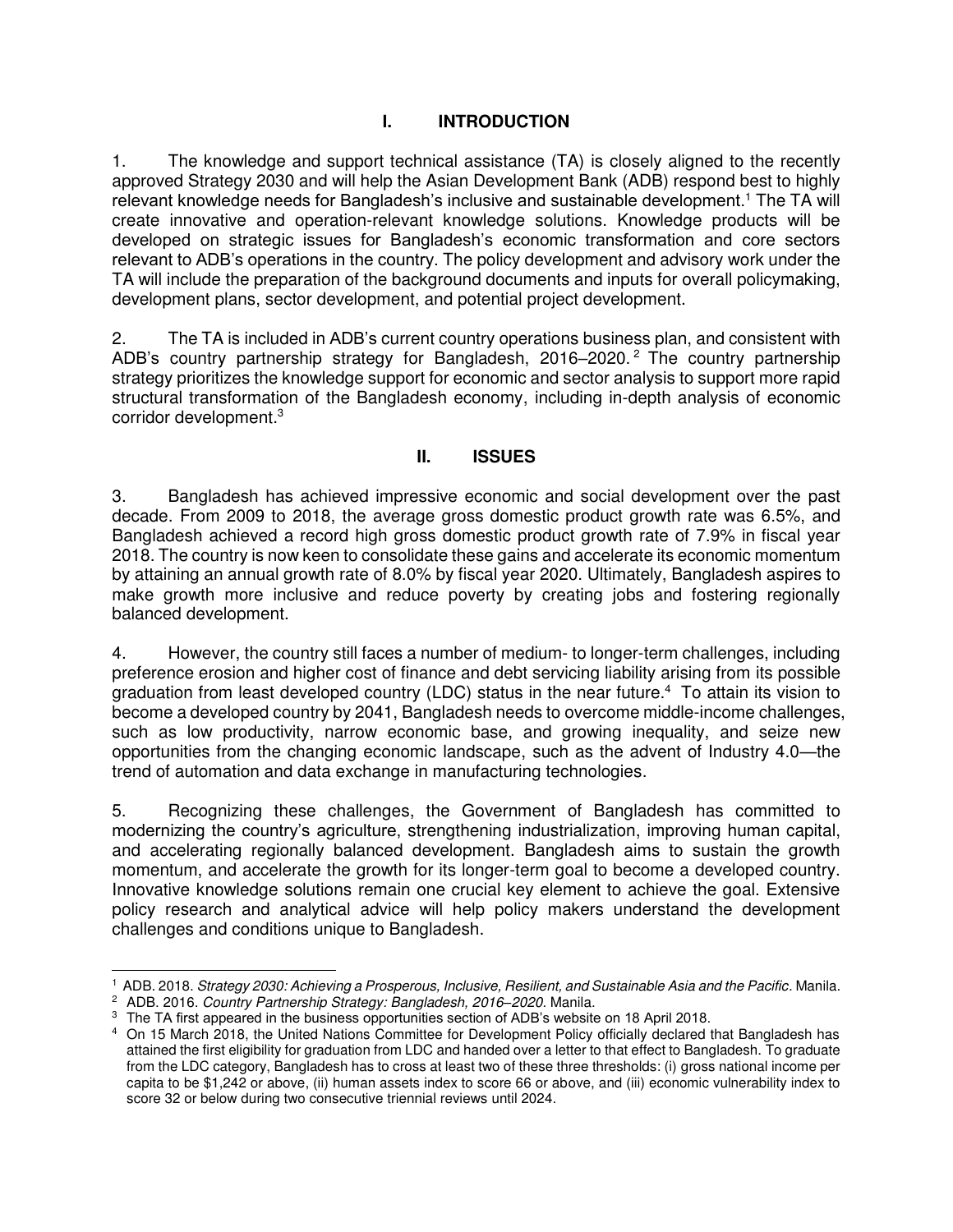6. One critical area for knowledge solutions is broadening the economic base with an emphasis on the lagging regions for industrialization. Bangladesh has adopted the establishment of economic corridors as a holistic development approach to drive structural transformation and improve welfare across various regions. Economic corridor development is closely aligned with the Seventh Five Year Plan.<sup>5</sup> It entails constructing world-class infrastructure that is typically aligned with a major transport network, connecting urban clusters with vibrant industrial zones, and providing a favorable and competitive environment for setting up businesses and facilitating the efficient movement of goods and people. The proposed Bangladesh Economic Corridor (BEC) will run from Jessore in the country's southwest to Sylhet in the northeast via Dhaka, and will include an extension to several key gateways. This is one of the national corridors identified in the South Asia Subregional Economic Cooperation (SASEC) Operational Plan with potential to develop into a regional economic corridor.<sup>6</sup>

7. ADB supported the preparation of a comprehensive development plan (CDP) for the Southwest Bangladesh Economic Corridor (SWBEC)—phase 1 of the envisaged BEC alignment—under a regional TA project.<sup>7</sup> The CDP offers a knowledge solution for the efficient and integrated implementation of the economic corridor project. While the envisaged SWBEC is expected to contribute significantly to the development of the southwest region, the proposed phase 2 of the BEC will integrate the northeast region of the country with the more vibrant growth centers of Dhaka and Chittagong. Extensive planning will need to be conducted for the second phase for the entire corridor alignment, from the southwest to the northeast, to boost Bangladesh's transport and trade linkages with South Asia and integrate with rapidly growing markets in Southeast Asia and East Asia, maximizing its geographical advantage. It will promote synergies between economic corridors being developed in SASEC countries to maximize the development impacts of investments.

8. In addition to the phase 2 of the BEC, this TA will also respond to needs for analytical work and knowledge solutions in a wide range of sectors and thematic areas. It will support the formulation of sound interventions and development strategies to maintain prudent macroeconomic policies, accelerate economic transformation, improve human capital, introduce climate-friendly smart agriculture, upgrade industry, boost foreign direct investment, expand the tax base, address infrastructure gaps, and improve the investment climate. A key element of economic transformation will be the use of high level technologies and skilled human capital that are optimally suited to deliver a knowledge economy.

9. Aside from a deficiency in innovative knowledge solutions, weak governance and institutional capacities continue to constrain Bangladesh's development prospects. The international development community's commitment to strengthen governance and institutional capacities was reaffirmed in the Sustainable Development Goals, particularly Sustainable Development Goal 17, which aims to enhance the effectiveness of capacity development to developing countries.<sup>8</sup> ADB's Strategy 2030 ascertains that ADB will strengthen its role as a knowledge provider and continue to work with the government to enhance their ability to address development issues and deliver projects.<sup>9</sup> For more impactful knowledge dissemination and

 5 Government of Bangladesh, Ministry of Planning. 2015. *Seventh Five Year Plan FY2016–FY2020: Accelerating Growth, Empowering Citizens.* Dhaka.

<sup>6</sup> ADB. 2016. *South Asia Subregional Economic Cooperation Operational Plan 2016-2025.* Manila.

<sup>7</sup> ADB. 2012. *Technical Assistance for Enhancing Economic Analysis and South–South Learning.* Manila. The CDP for the Southwest Economic Corridor was submitted to the Government of Bangladesh in November 2017.

<sup>&</sup>lt;sup>8</sup> Goal 17: Revitalize the global partnership for sustainable development.

<sup>9</sup> ADB. 2018. *Strategy 2030—Achieving a Prosperous, Inclusive, Resilient, and Sustainable Asia and the Pacific.* Manila.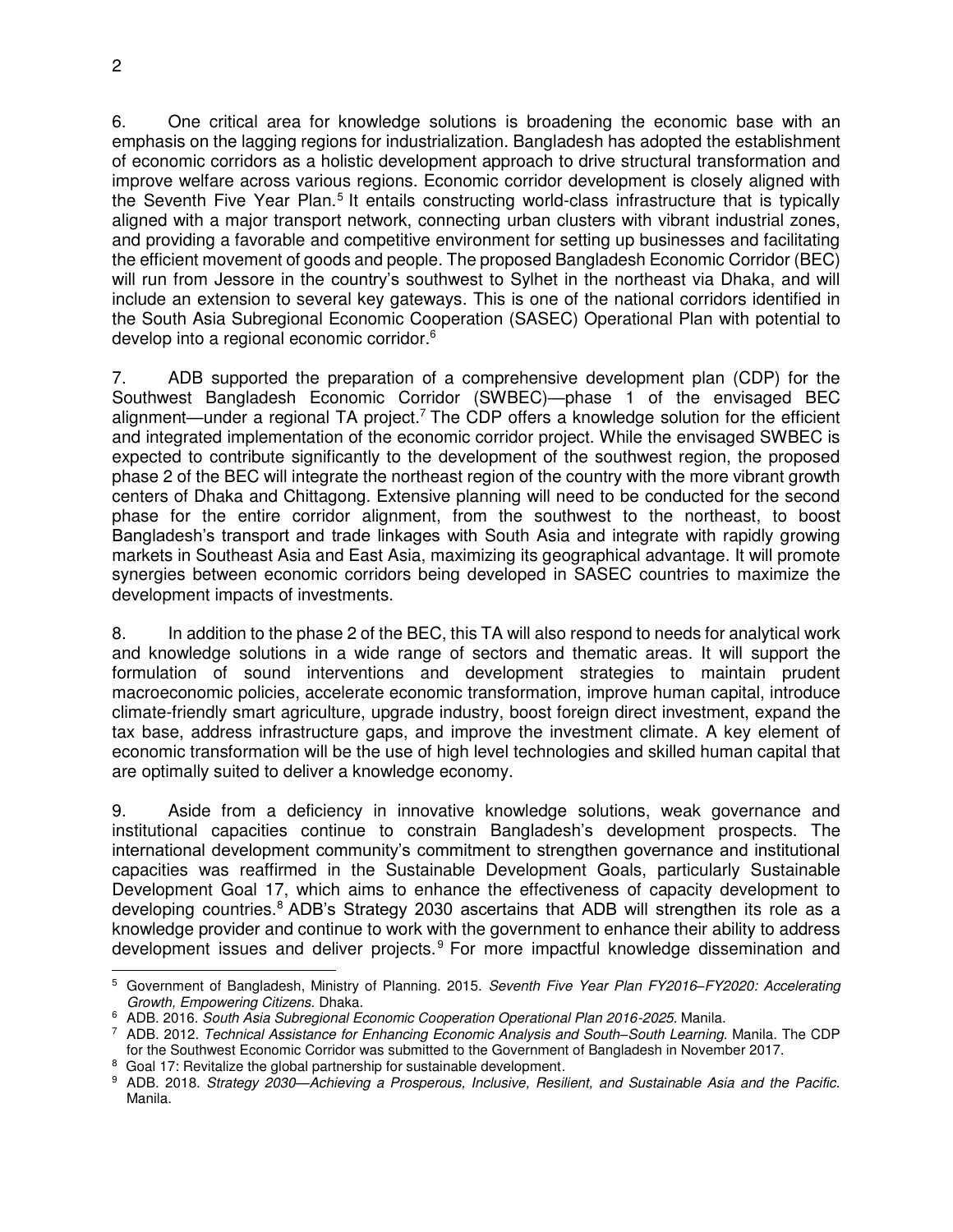capacity building, knowledge-sharing events such as conferences, forums, and workshops need to be organized for high-level dialogues with government officials and leading experts. These can provide opportunities for in-depth discussions and deliver comprehensive inputs to policy formulation.

## **III. THE TECHNICAL ASSISTANCE**

## **A. Impact and Outcome**

10. The TA is aligned with the following impact: policy environment to support regionally balanced, inclusive, resilient, and sustainable development in Bangladesh improved.<sup>10</sup> The TA will have the following outcome: well-informed and well-developed policies on economic management solutions adopted.<sup>11</sup>

## **B. Outputs, Methods, and Activities**

11. **Output 1: Comprehensive development plan for the Northeast Bangladesh Economic Corridor prepared.** Following the completion of the CDP for the SWBEC, the TA will prepare the CDP for the Northeast Bangladesh Economic Corridor, the phase 2 of the BEC. This integrated study will (i) identify the priority economic nodes to be developed; (ii) pinpoint priority industries for future development along the corridor, including micro, small, and medium-sized enterprises; (iii) craft an infrastructure strategy that identifies priority infrastructure development projects across various sectors; (iv) analyze the opportunities for Bangladesh's successful integration into the international economic corridors, including the Bangladesh–China–India– Myanmar Economic Corridor; and (v) recommend an appropriate set of policies and a corresponding institutional framework to streamline the regulatory process for setting up and operating businesses efficiently.<sup>12</sup> The CDP will take into account climate change and disaster risks in its analysis and promote environmentally sustainable development. Digital publication is the default approach for dissemination. However, external publications can be printed for targeted stakeholders and high-level government officials.

12. **Output 2: Knowledge products for inclusive and sustainable development produced**.

Knowledge products covering various sectors and themes will be produced to meet Bangladesh's growing knowledge solution needs. This may include, but is not limited to, logistics sector development, infrastructure development, economic zones development, industry development, regional cooperation and integration, new and innovative technologies, rural development and food security, macroeconomic management, public–private partnership, social development, climate change and disaster risk management, and other analytical work relevant to ADB's operations in Bangladesh.<sup>13</sup> The knowledge products will also contribute to the preparation of the government's Eighth Five Year Plan. Technical studies, working papers, and policy briefs will be produced to effectively disseminate the findings, recommendations, and knowledge solutions. The research methodology will employ quantitative methods grounded in relevant economic theory, supplemented by qualitative analysis. As relevant, enterprise surveys and primary interactions with stakeholders will be conducted. Gender elements will be considered in the knowledge products as appropriate. Digital publication is the default approach for dissemination.

 $\overline{a}$ 

<sup>10</sup> Defined by the TA.

<sup>&</sup>lt;sup>11</sup> The design and monitoring framework is in Appendix 1.

<sup>12</sup> ADB recognizes "China" as the People's Republic of China.

<sup>&</sup>lt;sup>13</sup> The Government of Bangladesh plans to establish 100 economic zones by 2030 to create jobs for 10 million people and produce products and services worth \$40 billion. [http://www.beza.gov.bd/.](http://www.beza.gov.bd/)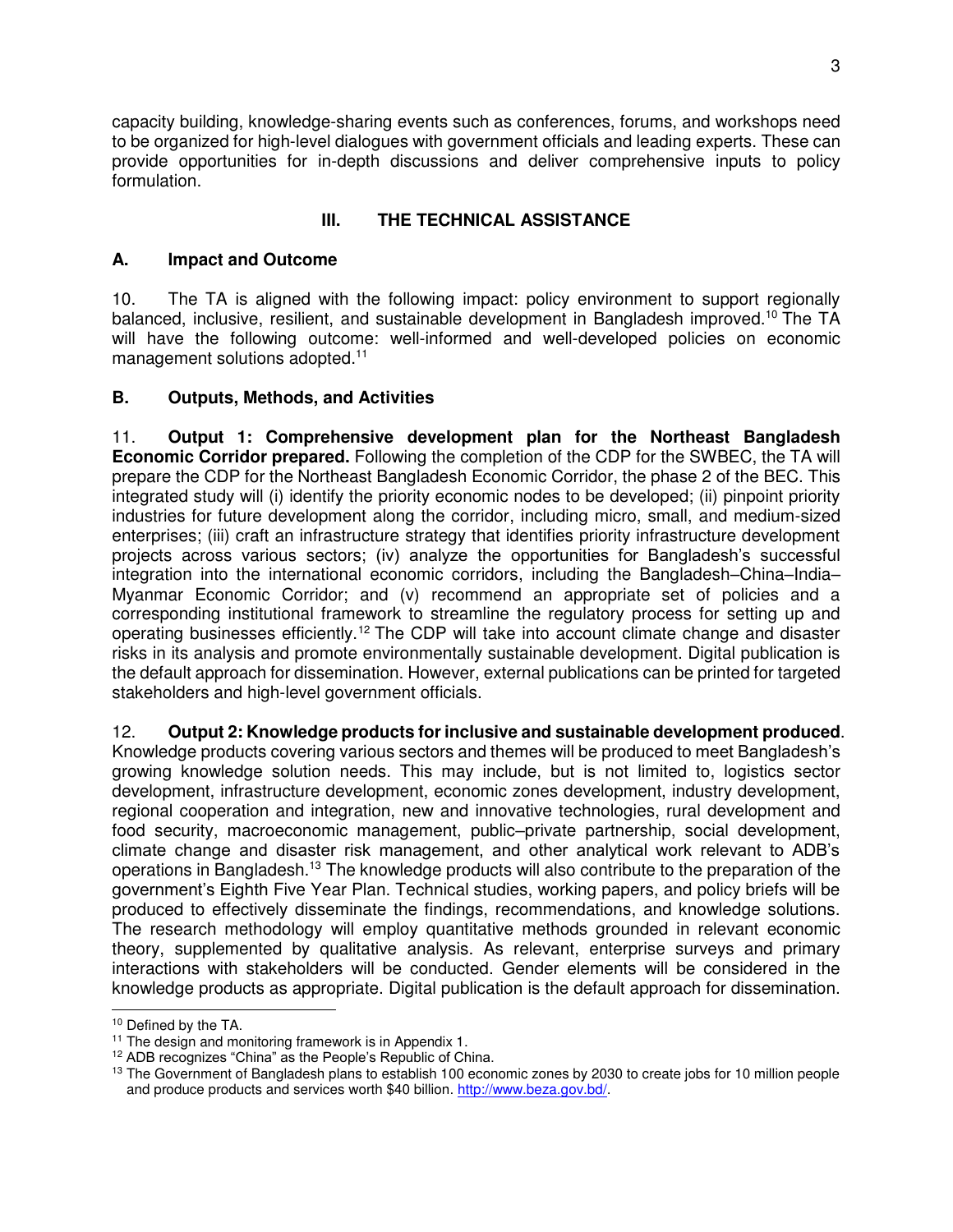However, external publications can be printed for targeted stakeholders and high-level government officials.

13. **Output 3: Institutional capacity and knowledge enhanced**. The TA will contribute to enhancing the capacity and knowledge of the policy makers and government officials through capacity building and knowledge events, based on, but not limited to, the knowledge products generated by the TA. The capacity building and knowledge events will include (i) development forums on issues faced by Bangladesh; (ii) policy workshops; (iii) knowledge dissemination activities; and (iv) others, such as site visits and study visits for relevant officials. Female participation will be encouraged in the training programs.

## **C. Cost and Financing**

14. The TA is estimated to cost \$2,100,000, of which (i) \$1,000,000 will be financed on a grant basis by the Technical Assistance Special Fund (TASF 6); (ii) \$500,000 will be financed on a grant basis by the People's Republic of China Poverty Reduction and Regional Cooperation Fund<sup>14</sup> and administered by ADB; and (iii) \$500,000 will be financed on a grant basis by the Republic of Korea e-Asia and Knowledge Partnership Fund and administered by ADB. The key expenditure items are listed in Appendix 2.

15. The People's Republic of China Poverty Reduction and Regional Cooperation Fund will finance operational expenses related to the TA and other eligible initiatives agreed upon by the People's Republic of China and ADB. It will not be used for permanent staffing costs or to hire staff consultants. It will not cover activities that will involve civil works and, in principle, it will not be used for large-scale equipment procurement.

16. The Republic of Korea e-Asia and Knowledge Partnership Fund will finance operational expenses related to the TA agreed upon by the Government of the Republic of Korea and ADB. It will not be used for (i) civil works, (ii) procurement of large-scale equipment, (iii) permanent staffing costs, or (iv) hiring of staff consultants.

17. The government will provide counterpart support in the form of counterpart staff, and other in-kind contributions.

## **D. Implementation Arrangements**

18. ADB will administer the TA. ADB, through the Bangladesh Resident Mission of the South Asia Department, will select, supervise, and evaluate consultants; organize workshops; and provide staff to act as resource persons in the workshops. To ensure government ownership, the knowledge-generation and dissemination activities will be conducted in close consultation with relevant government agencies.

19. The implementation arrangements are summarized in the table.

 $\overline{a}$ <sup>14</sup> The fund was originally named "People's Republic of China Regional Cooperation and Poverty Reduction Fund" in the 2005 Board paper.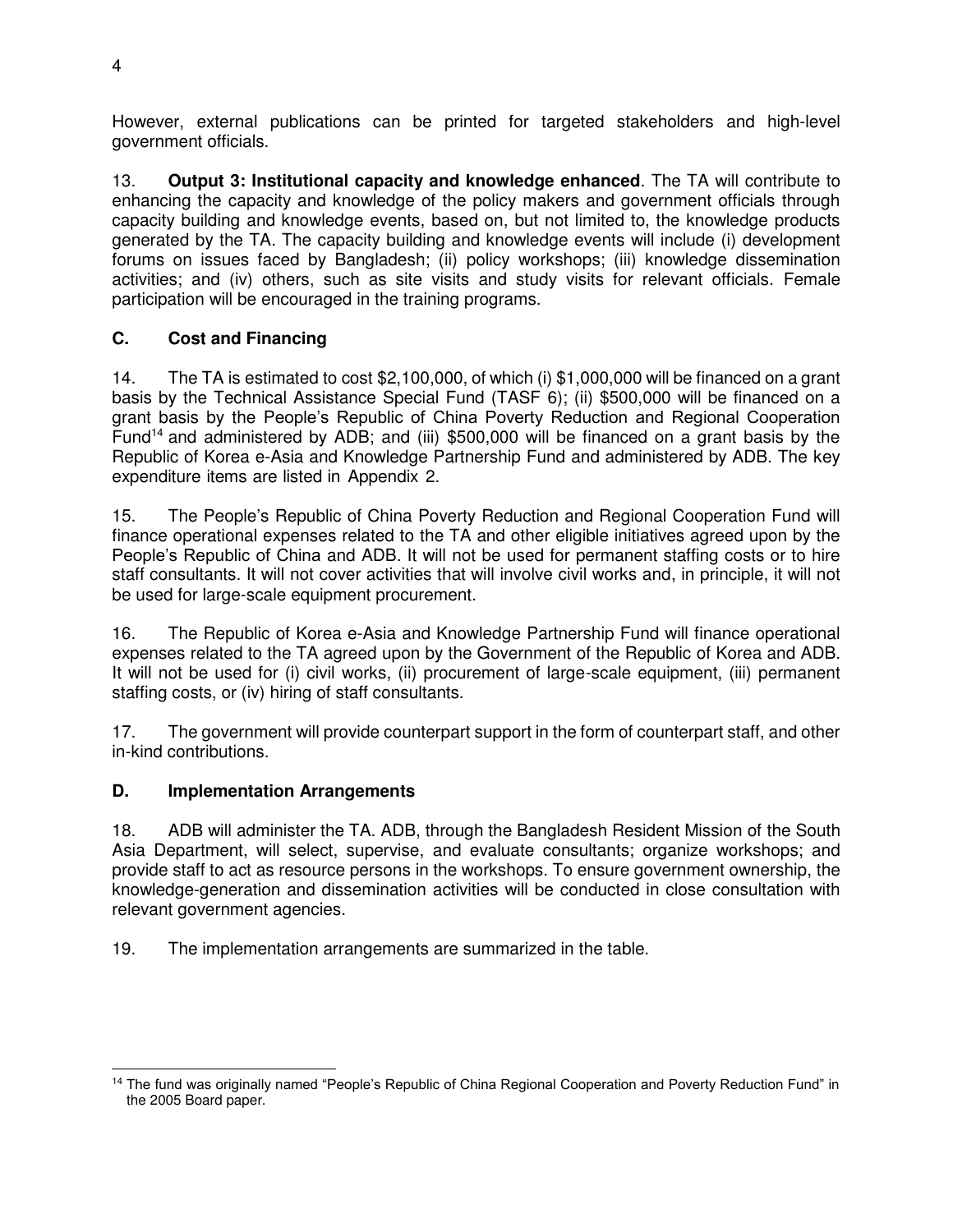| <b>Aspects</b>                   | Arrangements                                                        |                    |             |
|----------------------------------|---------------------------------------------------------------------|--------------------|-------------|
| Indicative implementation period | September 2018-August 2021                                          |                    |             |
| Executing agency                 | Economic Relations Division, Ministry of Finance                    |                    |             |
| Implementing agency              | Asian Development Bank (ADB)                                        |                    |             |
| Consultants                      | To be selected and engaged by ADB                                   |                    |             |
|                                  | Individual: Framework                                               | International      | \$1,022,000 |
|                                  | agreement or individual                                             | expertise (57      |             |
|                                  | selection                                                           | person-months)     |             |
|                                  | Individual: Individual                                              | National expertise | \$315,000   |
|                                  | selection                                                           | (78 person-months) |             |
| Disbursement                     | The technical assistance resources will be disbursed following      |                    |             |
|                                  | ADB's Technical Assistance Disbursement Handbook (2010, as          |                    |             |
|                                  | amended from time to time). ADB-administered funds will be utilized |                    |             |
|                                  | on a front-loaded basis.                                            |                    |             |

### **Implementation Arrangements**

Source: Asian Development Bank estimates.

 $\overline{a}$ 

20. **Consulting services.** ADB will engage consultants following the ADB Procurement Policy (2017, as amended from time to time) and/or staff instructions.<sup>15</sup> Given the diverse nature of deliverables, ADB will engage various individual consultants and resource persons who will work on a number of sectoral and thematic areas. Individual consultants will be recruited on an asneeded basis using individual consultant selection. If appropriate, framework agreement may be used for some of the experts. Where feasible, output-based, lump-sum contracts with a provision for fixed out-of-pocket expenditures will be used.

## **IV. THE PRESIDENT'S DECISION**

21. The President, acting under the authority delegated by the Board, has approved (i) the Asian Development Bank (ADB) administering a portion of TA not exceeding the equivalent of \$500,000 to be financed on a grant basis by the People's Republic of China Poverty Reduction and Regional Cooperation Fund; (ii) ADB administering a portion of TA not exceeding the equivalent of \$500,000 to be financed on a grant basis by the Republic of Korea e-Asia and Knowledge Partnership Fund; and (iii) ADB providing the balance not exceeding the equivalent of \$1,000,000 on a grant basis to the Government of Bangladesh for Knowledge Solutions for Inclusive and Sustainable Development, and hereby reports this action to the Board.

<sup>&</sup>lt;sup>15</sup> Terms of Reference for Consultants (accessible from the list of linked documents in Appendix 3).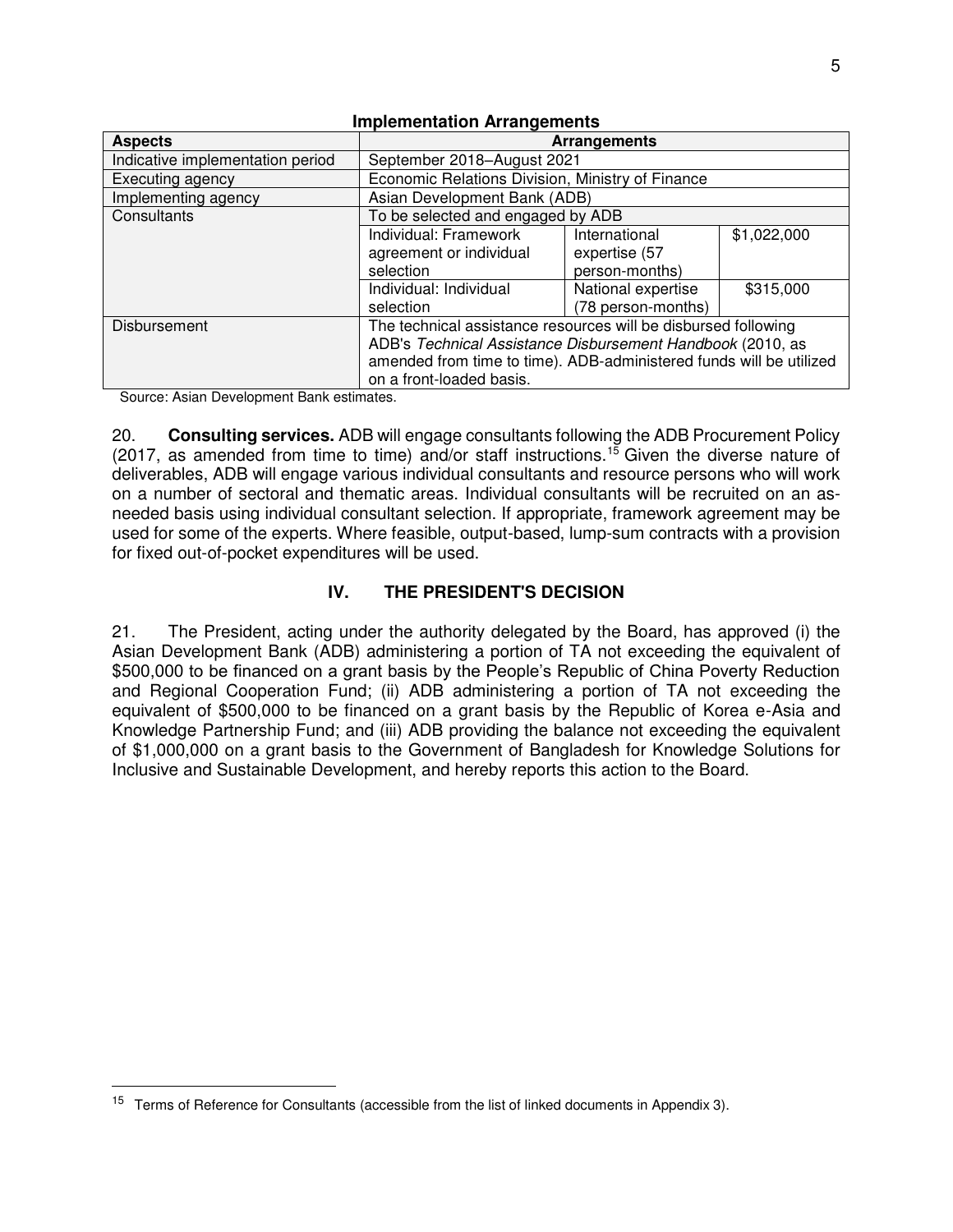## **DESIGN AND MONITORING FRAMEWORK**

| Impact the Technical Assistance is Aligned with                                                                                                  |                                                                                                                                                                                                                                    |                                                |                                                                                                                                 |  |
|--------------------------------------------------------------------------------------------------------------------------------------------------|------------------------------------------------------------------------------------------------------------------------------------------------------------------------------------------------------------------------------------|------------------------------------------------|---------------------------------------------------------------------------------------------------------------------------------|--|
| Policy environment to support regionally balanced, inclusive, resilient, and sustainable development in<br>Bangladesh improved (project defined) |                                                                                                                                                                                                                                    |                                                |                                                                                                                                 |  |
|                                                                                                                                                  | <b>Performance Indicators</b>                                                                                                                                                                                                      | <b>Data Sources and</b>                        |                                                                                                                                 |  |
| <b>Results Chain</b>                                                                                                                             | with Targets and Baselines                                                                                                                                                                                                         | <b>Reporting Mechanisms</b>                    | <b>Risks</b>                                                                                                                    |  |
| <b>Outcome</b><br>Well-informed and<br>well-developed<br>policies on<br>economic<br>management<br>solutions adopted                              | By 2021:<br>Recommendations<br>proposed by the technical<br>assistance (TA) incorporated<br>in the government's<br>development plans and<br>economic policies<br>(2017 baseline: 0)                                                | Government publications                        | Change in political<br>leadership with a<br>different development<br>agenda can disrupt<br>continuity of policies<br>and plans. |  |
| <b>Outputs</b><br>1. Comprehensive<br>Development Plan<br>for the Northeast<br>Bangladesh<br>Economic Corridor<br>prepared                       | Comprehensive development<br>plan for the Northeast<br><b>Bangladesh Economic</b><br>Corridor submitted to the<br>Government of Bangladesh<br>(2017 baseline: 0)                                                                   | Periodic reports by<br>consultants             | Delay in consensus<br>building from a<br>number of<br>stakeholders from<br>different government<br>agencies may                 |  |
| 2.Knowledge<br>products for<br>inclusive and<br>sustainable<br>development<br>produced                                                           | Various knowledge products<br>submitted to the Government<br>of Bangladesh:<br>(i) at least five technical<br>studies.<br>(ii) at least five working<br>papers, and<br>(iii) at least seven policy<br>briefs<br>(2017 baseline: 0) | Produced knowledge<br>products                 | negatively affect<br>project<br>implementation.                                                                                 |  |
| 3. Institutional<br>capacity and<br>knowledge<br>enhanced                                                                                        | 80 participants reported<br>increased knowledge on<br>economic corridors<br>development and<br>management<br>(2017 baseline: 0)                                                                                                    | Knowledge event<br>summaries and/or<br>surveys |                                                                                                                                 |  |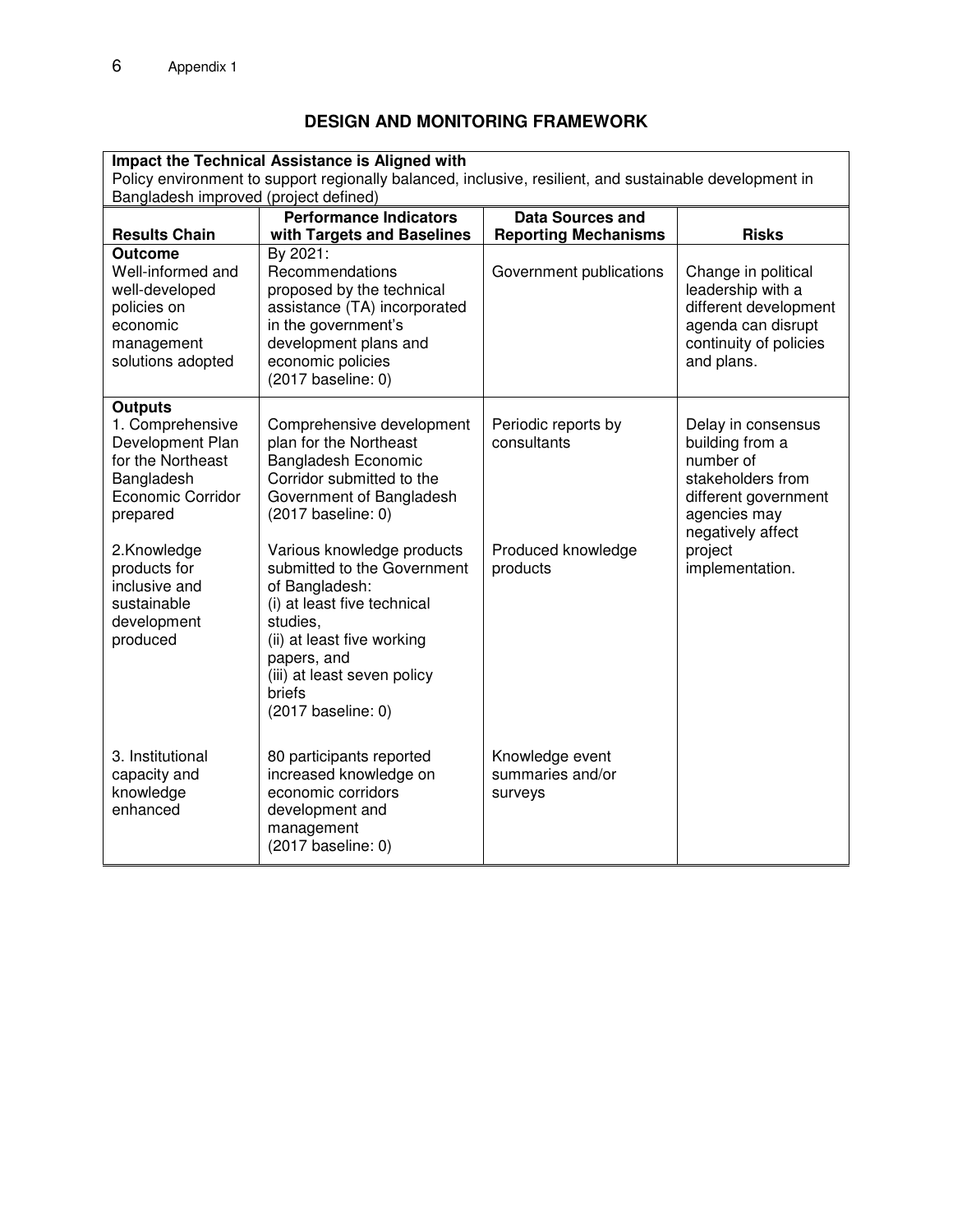#### **Key Activities with Milestones**

### **1. Comprehensive Development Plan for the Northeast Bangladesh Economic Corridor prepared**

- 1.1 Prepare inception report for the Northeast Bangladesh Economic Corridor (February 2019).
- 1.2. Prepare interim report for the Northeast Bangladesh Economic Corridor (August 2019).
- 1.3 Complete the comprehensive development plan for the Northeast Bangladesh Economic Corridor (February 2020).

#### **2. Knowledge products for inclusive and sustainable development produced**

2.1. Prepare at least five technical studies, five working papers, and seven policy briefs<sup>a</sup> (September 2018–August 2021).

#### **3. Institutional capacity and knowledge enhanced**

- 3.1 Assess training needs of government staff on economic corridors management (May 2019).
- 3.2 Design training program on economic corridors management (December 2019).
- 3.3 Conduct the training program and organize workshops, seminars, and conferences (continuous during TA period).

#### **Project Management Activity**

Recruit consultants (continuously during TA period).

#### **Inputs**

Asian Development Bank: \$1,000,000

People's Republic of China Poverty Reduction and Regional Cooperation Fund: \$500,000

Republic of Korea e-Asia and Knowledge Partnership Fund: \$500,000

Note: The government will provide counterpart support in the form of counterpart staff, and other in-kind contributions.

#### **Assumptions for Partner Financing**

Not applicable

Source: Asian Development Bank.

<sup>a</sup>This may include, but is not limited to, logistics sector development, infrastructure development, economic zones development, industry development, regional cooperation and integration, new and innovative technologies, rural development and food security, macroeconomic management, public–private partnership, social development, climate change and disaster risk management, and other analytical work relevant to the Asian Development Bank's operations in Bangladesh.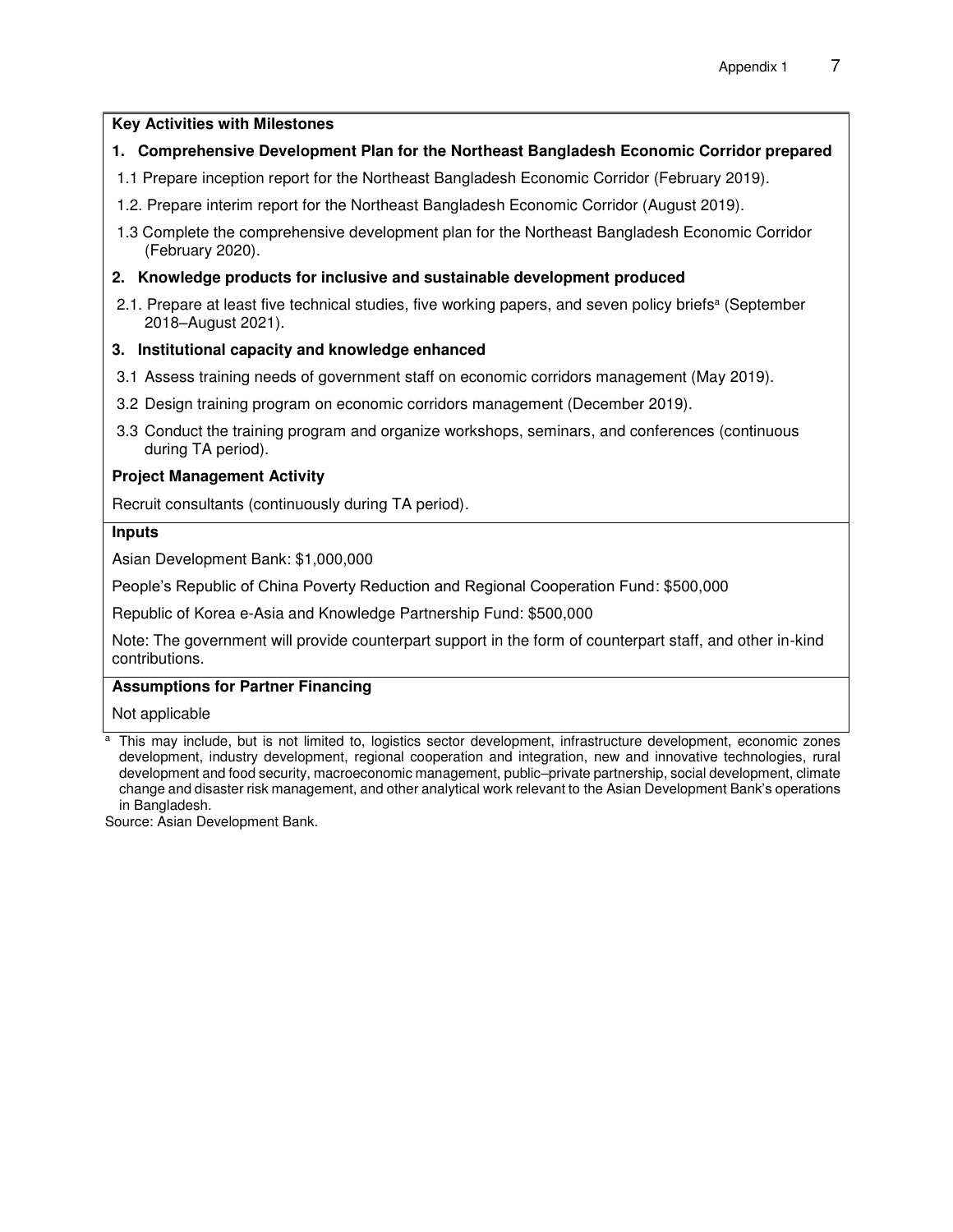# **COST ESTIMATES AND FINANCING PLAN**

(\$'000)

| Item                                                                                       | <b>Amount</b> |  |  |
|--------------------------------------------------------------------------------------------|---------------|--|--|
| A. Asian Development Banka                                                                 |               |  |  |
| 1. Consultants                                                                             |               |  |  |
| a. Remuneration and per diem                                                               |               |  |  |
| International consultants<br>i.                                                            | 300.0         |  |  |
| ii.<br>National consultants                                                                | 200.0         |  |  |
| b. Out-of-pocket expenditures                                                              |               |  |  |
| International and local travel<br>i.                                                       | 130.0         |  |  |
| Report and communications<br>ii.                                                           | 10.0          |  |  |
| 2. Printed external publications <sup>b</sup>                                              | 20.0          |  |  |
| 3. Training, seminars, workshops, forums, and conferences                                  |               |  |  |
| Travel cost of Asian Development Bank staff acting as<br>a.                                |               |  |  |
| resource persons                                                                           | 50.0          |  |  |
| b. Venue rental and related facilities                                                     | 90.0          |  |  |
| c. Participants                                                                            | 100.0         |  |  |
| 4. Contingencies                                                                           | 100.0         |  |  |
| Subtotal (A)                                                                               | 1,000.0       |  |  |
| B. People's Republic of China Poverty Reduction and Regional Cooperation Fund <sup>c</sup> |               |  |  |
| 1. Consultants                                                                             |               |  |  |
| Remuneration and per diem<br>a.                                                            |               |  |  |
| International consultants<br>i.                                                            | 221.0         |  |  |
| National consultants<br>ii.                                                                | 60.0          |  |  |
| b. Out-of-pocket expenditures                                                              |               |  |  |
| International and local travel<br>i.                                                       | 76.0          |  |  |
| Report and communications<br>ii.                                                           | 5.0           |  |  |
| 2. Training, seminars, workshops, forums, and conferences                                  |               |  |  |
| a. Venue rental and related facilities                                                     | 32.0          |  |  |
| b. Participants                                                                            | 56.0          |  |  |
| 3. Contingencies                                                                           | 50.0          |  |  |
| Subtotal (B)                                                                               | 500.0         |  |  |
| C. Republic of Korea e-Asia and Knowledge Partnership Fund <sup>c</sup>                    |               |  |  |
| 1. Consultants<br>a. Remuneration and per diem                                             |               |  |  |
| International consultants<br>i.                                                            | 225.0         |  |  |
| National consultants<br>ii.                                                                | 50.0          |  |  |
| b. Out-of-pocket expenditures                                                              |               |  |  |
| International and local travel<br>i.                                                       | 75.0          |  |  |
| 2. Training, seminars, workshops, forums, and conferences                                  |               |  |  |
| a. Venue rental and related facilities                                                     | 30.0          |  |  |
| b. Participants                                                                            | 70.0          |  |  |
| 3. Contingencies                                                                           | 50.0          |  |  |
| Subtotal (C)                                                                               | 500.0         |  |  |
| <b>Total</b>                                                                               | 2,000.0       |  |  |

Note: The technical assistance is estimated to cost \$2,100,000, of which contributions from the Asian Development Bank (ADB), the People's Republic of China Poverty Reduction and Regional Cooperation Fund, and the Republic of Korea e-Asia and Knowledge Partnership Fund are presented in the table above. The government will provide counterpart support in the form of counterpart staff, and other in-kind contributions. The value of government contribution is estimated to account for 4.8% of the total technical assistance cost.

a Financed by ADB's Technical Assistance Special Fund (TASF 6).

**b** External publications can be printed for targeted stakeholders and high-level government officials.

<sup>c</sup> Administered by ADB.

Source: Asian Development Bank estimates.

 $\overline{\phantom{a}}$